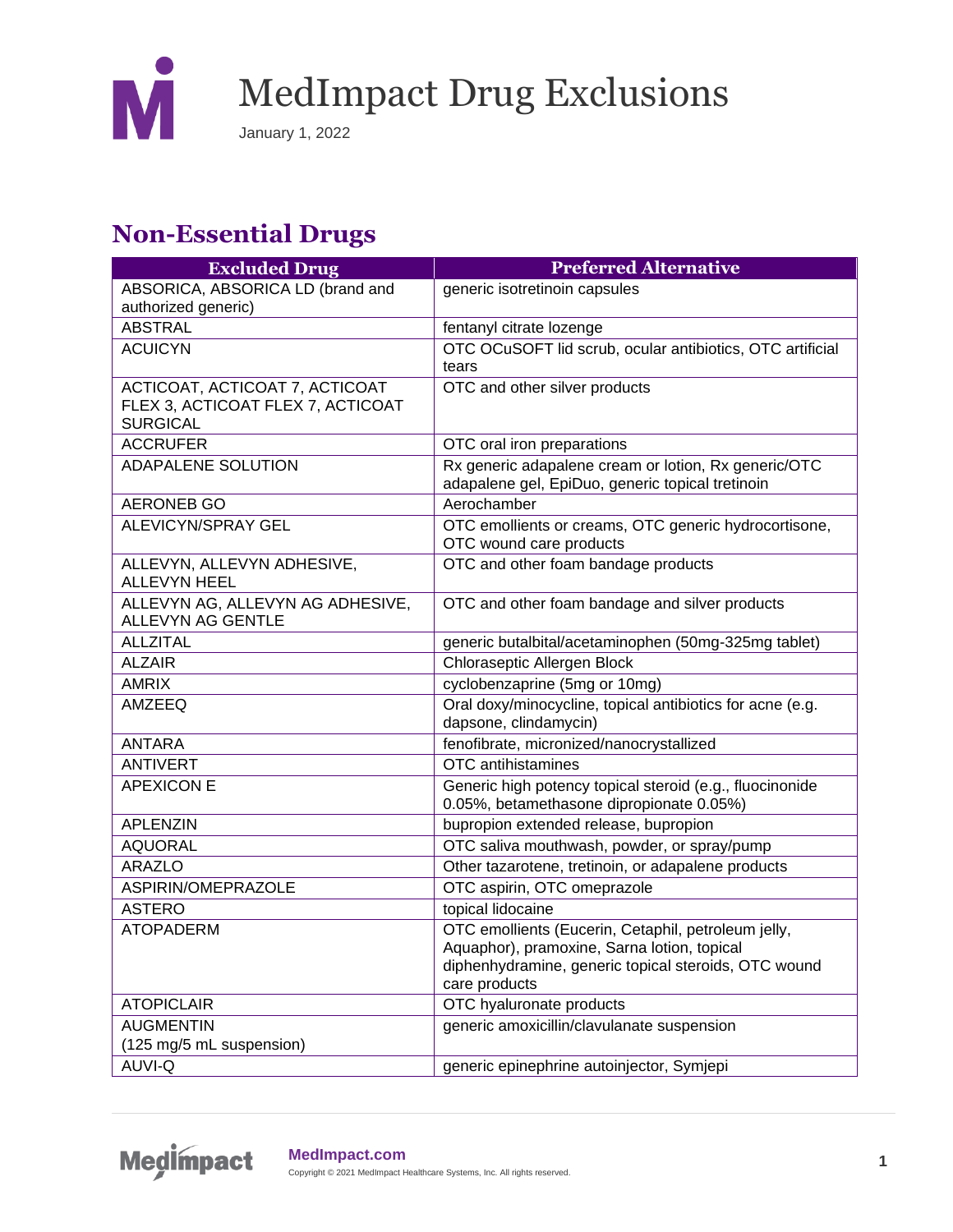

| <b>Excluded Drug</b>            | <b>Preferred Alternative</b>                                                                                                                    |
|---------------------------------|-------------------------------------------------------------------------------------------------------------------------------------------------|
| <b>AVENOVA</b>                  | OTC OCuSOFT lid scrub, ocular antibiotics, OTC artificial                                                                                       |
|                                 | tears                                                                                                                                           |
| <b>AVO CREAM</b>                | OTC hyaluronate products, OTC wound dressings, barrier                                                                                          |
|                                 | creams                                                                                                                                          |
| <b>AZADROX</b>                  | OTC hydrogel/gel products for wound care, OTC first                                                                                             |
|                                 | aid/wound care dressings                                                                                                                        |
| <b>BALSAM PERU-CASTOR OIL</b>   | OTC wound care products, barrier creams and ointments                                                                                           |
| <b>BEAU RX</b>                  | Kelocote, Recedo                                                                                                                                |
| <b>BELVIQ</b>                   | Wegovy, Saxenda, Contrave                                                                                                                       |
| <b>BELVIQ XR</b>                | Wegovy, Saxenda, Contrave                                                                                                                       |
| <b>BENZEPRO</b>                 | generic or OTC topical benzoyl peroxide                                                                                                         |
| <b>BENZONATATE (Solubiomix)</b> | generic benzonatate                                                                                                                             |
| <b>BIAFINE</b>                  | OTC hyaluronate products, OTC wound dressings, barrier<br>creams                                                                                |
| <b>BINOSTO</b>                  | alendronate, ibandronate                                                                                                                        |
| <b>BIONECT</b>                  | OTC hyaluronate products                                                                                                                        |
| <b>BIOSTEP</b>                  | OTC collagen dressings                                                                                                                          |
| <b>BIOSTEP AG</b>               | OTC collagen dressings and silver products                                                                                                      |
| <b>BOCASAL</b>                  | OTC saliva mouthwash, powder, or spray/pump                                                                                                     |
| <b>BONJESTA</b>                 | OTC doxylamine, OTC pyridoxine                                                                                                                  |
| <b>BPCO</b>                     | OTC wound care products, barrier creams and ointments                                                                                           |
| <b>BRYHALI</b>                  | Generic halobetasol ointment or cream, clobetasol<br>propionate; generic betamethasone augmented 0.05%;<br>generic fluocinonide                 |
| BUTALBITAL-ACETAMINOPHEN        | generic butalbital/acetaminophen (50 mg-325 mg tablet)                                                                                          |
| (50 mg-300 mg capsules)         |                                                                                                                                                 |
| BUTALBITAL-ACETAMINOPHEN        | Other butalbital products, such as generic                                                                                                      |
| (25 mg-325 mg tablets)          | butalbital/acetaminophen (50 mg-325 mg tablet).                                                                                                 |
| <b>CAMBIA</b>                   | Diclofenac oral tablets, other generic NSAIDs                                                                                                   |
| <b>CAROSPIR</b>                 | generic spironolactone tablets                                                                                                                  |
| <b>CELACYN</b>                  | OTC Mederma, OTC Scarguard MD, OTC ScarAway                                                                                                     |
| CELACYN POST PROCEDURE          | OTC moisturizing creams/cleansers                                                                                                               |
| <b>CERACADE</b>                 | OTC emollients (Eucerin, Cetaphil, petroleum jelly,<br>Aquaphor), pramoxine, Sarna lotion, topical<br>diphenhydramine, generic topical steroids |
| <b>CERAMAX</b>                  | OTC emollients (Eucerin, Cetaphil, petroleum jelly,<br>Aquaphor), pramoxine, Sarna lotion                                                       |
| CHLORZOXAZONE 375 mg, 750 mg    | generic chlorozoxazone (500 mg tablets)                                                                                                         |
| <b>CIRCUDERM</b>                | OTC wound care products, barrier creams and ointments                                                                                           |
| <b>CLEMASTINE FUMARATE</b>      | OTC antihistamines                                                                                                                              |
| <b>CONSENSI</b>                 | Generic amlodipine and celecoxib (individually)                                                                                                 |
| <b>CONZIP</b>                   |                                                                                                                                                 |
| <b>COREMINO</b>                 | generic immediate-release minocycline capsules or                                                                                               |
|                                 | generic tramadol extended-release capsules or tablets<br>tablets, doxycycline                                                                   |

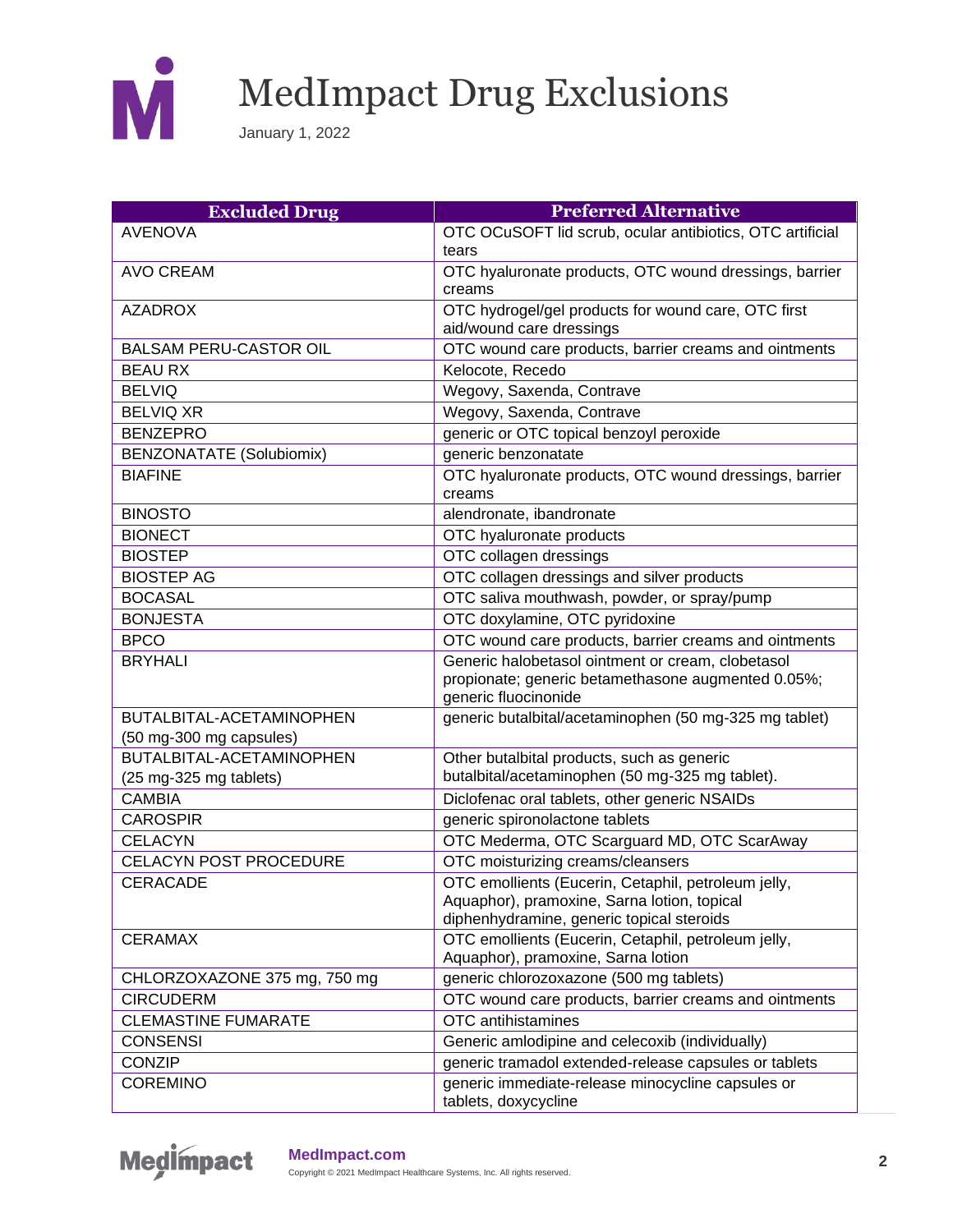

| <b>Excluded Drug</b>                           | <b>Preferred Alternative</b>                                                                                                                    |
|------------------------------------------------|-------------------------------------------------------------------------------------------------------------------------------------------------|
| <b>DAXBIA</b>                                  | Cephalexin                                                                                                                                      |
| <b>DELUO</b>                                   | OTC antiseptic cleansers                                                                                                                        |
| <b>DENAVIR</b>                                 | Generic oral acyclovir, famciclovir, and valacyclovir                                                                                           |
| <b>DERMULCERA</b>                              | OTC wound care products, barrier creams and ointments                                                                                           |
| <b>DESVENLAFAXINE ER</b>                       | desvenlafaxine succinate ER, desvenlafaxine ER                                                                                                  |
|                                                | (Ranbaxy)                                                                                                                                       |
| <b>DEXABLISS</b>                               | Regular (not in a therapy pack) dexamethasone tablets                                                                                           |
| <b>DEXERYL</b>                                 | OTC emollients or creams, OTC generic hydrocortisone                                                                                            |
| <b>DEXPAK</b>                                  | dexamethasone tablets (1.5 mg)                                                                                                                  |
| <b>DICLOFENAC SODIUM</b>                       | topical diclofenac                                                                                                                              |
| DICLOFENAC SUBMICRONIZED                       | generic oral NSAIDs, generic oral diclofenac                                                                                                    |
| DIFENOXIN HCL/ATROPINE SULFATE                 | generic Lomotil tablets                                                                                                                         |
| DIFLORASONE DIACETATE<br><b>CREAM/OINTMENT</b> | Generic high to super-high potency topical steroid (e.g.,<br>fluocinonide, betamethasone dipropionate)                                          |
| <b>DIMENTHO</b>                                | Generic diclofenac topical preparations and OTC topical<br>counterirritants                                                                     |
| <b>DORYX MPC</b>                               | Generic oral tetracyclines                                                                                                                      |
| DOXYCYCLINE (selected strengths)               | Generic doxycyclines                                                                                                                            |
| <b>DUEXIS</b>                                  | famotidine & ibuprofen                                                                                                                          |
| <b>DULOXETINE HCL</b>                          | generic duloxetine                                                                                                                              |
| <b>DURLAZA</b>                                 | RX/OTC aspirin, clopidogrel                                                                                                                     |
| <b>DUTOPROL</b>                                | generic metoprolol, hydrochlorothiazide                                                                                                         |
| <b>DXEVO</b>                                   | Generic dexamethasone tablets                                                                                                                   |
| <b>EDLUAR</b>                                  | eszopiclone, zaleplon, zolpidem                                                                                                                 |
| <b>ELEPSIA XR</b>                              | Generic levetiracetam ER tablets                                                                                                                |
| <b>ELETONE</b>                                 | OTC emollients or creams, OTC generic hydrocortisone                                                                                            |
| <b>ENDOFORM</b>                                | OTC collagen dressings                                                                                                                          |
| <b>ENTTY</b>                                   | OTC emollients (Eucerin, Cetaphil, petroleum jelly,<br>Aquaphor), pramoxine, Sarna lotion, topical<br>diphenhydramine, generic topical steroids |
| <b>EPICERAM</b>                                | OTC emollients (Eucerin, Cetaphil, petroleum jelly,<br>Aquaphor), pramoxine, Sarna lotion, topical<br>diphenhydramine, generic topical steroids |
| <b>EPICYN</b>                                  | OTC benzoyl peroxide cleansers                                                                                                                  |
| <b>EPISIL</b>                                  | OTC saliva substitutes                                                                                                                          |
| <b>ERTACZO</b>                                 | generic clotrimazole, econazole, ketoconazole, terbinafine                                                                                      |
| <b>EURAX</b>                                   | generic topical permethrin, oral ivermectin                                                                                                     |
| <b>EVZIO</b>                                   | Narcan                                                                                                                                          |
| <b>EXTINA</b>                                  | 2% ketoconazole shampoo or cream                                                                                                                |
| <b>FABIOR</b>                                  | Generic topical adapalene, tretinoin, tazarotene<br>creams/gels                                                                                 |
| FENOFIBRATE (selected strengths)               | generic fenofibrate, micronized/nanocrystallized                                                                                                |
| <b>FENOPROFEN CALCIUM</b>                      | generic oral NSAIDs                                                                                                                             |

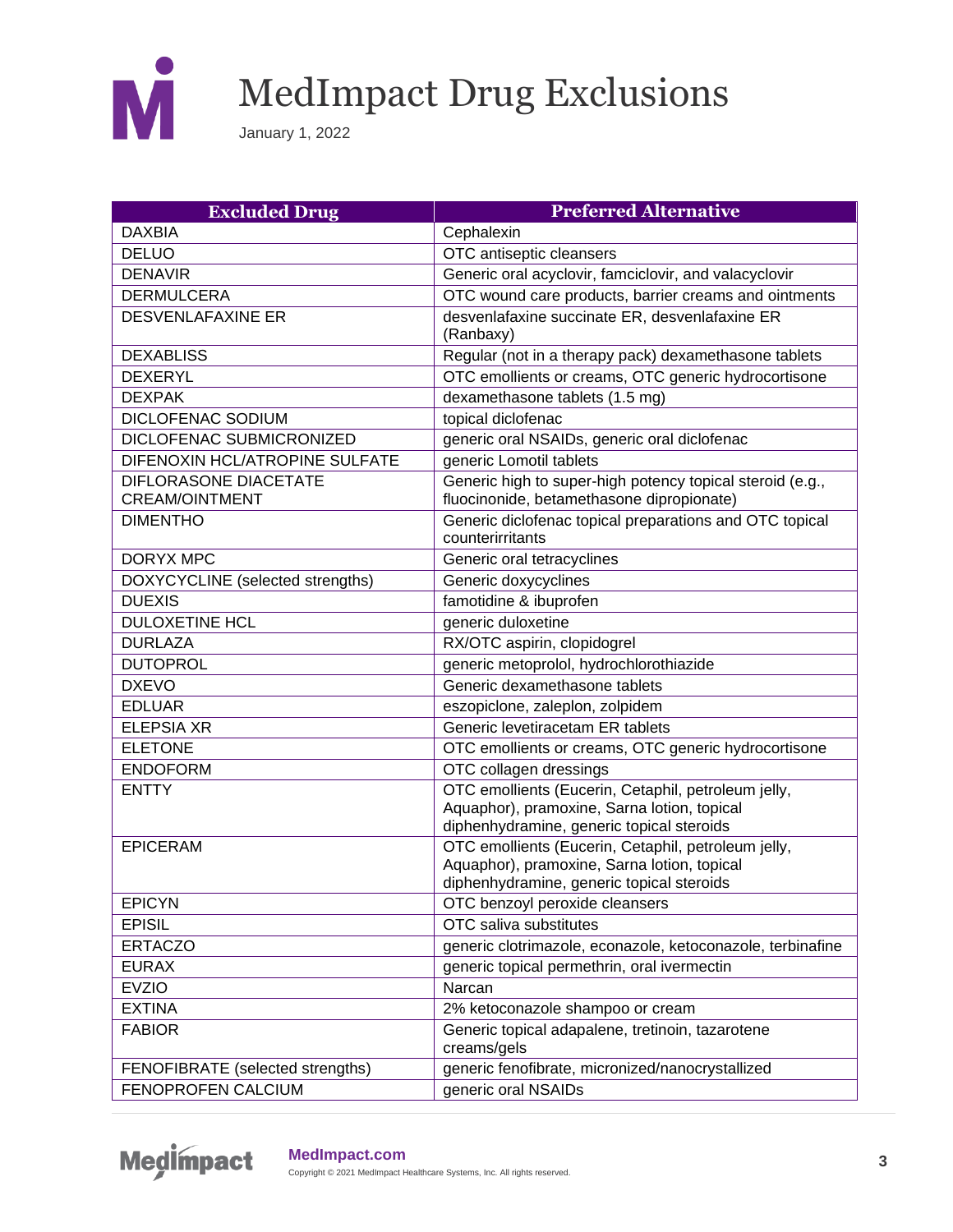

| <b>Excluded Drug</b>                     | <b>Preferred Alternative</b>                                                                               |
|------------------------------------------|------------------------------------------------------------------------------------------------------------|
| <b>FENTORA</b>                           | fentanyl citrate lozenge                                                                                   |
| FEXMID (brand and generic)               | cyclobenzaprine (5mg or 10mg)                                                                              |
| <b>FORFIVO XL</b>                        | bupropion extended release                                                                                 |
| <b>FORTAMET</b>                          | metformin IR, metformin ER (generic for Glucophage XR)                                                     |
| GELCLAIR, GELX, PROTHELIAL               | Rincinol PRN, Magic mouthwash                                                                              |
| <b>GEL-MATRIX SILICONE PAD</b>           | OTC Scargel, OTC silicone gel sheet                                                                        |
| (Cellpad, Cicasil, Cicatrace, Derm-Silk, |                                                                                                            |
| Kelotop, Prosilk, Scarcinpad, Scarsilk,  |                                                                                                            |
| Silivex, Sil-K, Siltrex)                 |                                                                                                            |
| <b>GENADUR</b>                           | OTC nail strengthener                                                                                      |
| <b>GLUMETZA</b>                          | generic Glucophage XR                                                                                      |
| <b>GLYCATE</b>                           | generic glycopyrrolate (1mg tablets)                                                                       |
| <b>GOCOVRI</b>                           | generic amantadine IR (100mg tablets)                                                                      |
| <b>GONITRO</b>                           | generic nitroglycerin sublingual tablets, generic                                                          |
|                                          | nitroglycerin translingual spray                                                                           |
| <b>GRALISE</b>                           | gabapentin immediate-release                                                                               |
| <b>HALUCORT</b>                          | Generic topical corticosteroids                                                                            |
| <b>HELIDAC</b>                           | Bismuth subsalicylate OTC, metronidazole, tetracycline                                                     |
| <b>HORIZANT</b>                          | gabapentin immediate-release                                                                               |
| HPR/PLUS/MB/HYDROGEL                     | generic topical clobetasol or hydrocortisone, OTC                                                          |
|                                          | emollient products (CeraVe, etc.)                                                                          |
| <b>HPR PLUS</b>                          | Any antiseptic wound care product, OTC emollient                                                           |
| <b>HYCLODEX</b>                          | Di-Dak Sol (sodium hypochlorite 0.0125%), Dakin's                                                          |
|                                          | solution (sodium hypochlorite 0.125%, 0.25%, and 0.50%),<br>Hysept (sodium hypochlorite 0.5%), and H-Chlor |
|                                          | (0.062/0.125%)                                                                                             |
| <b>HYCOFENIX</b>                         | OTC 1% hydrocortisone                                                                                      |
| HYDROCODONE-ACETAMINOPHEN                | hydrocodone-acetaminophen 10mg-300mg tablets,                                                              |
| (10 mg-32 mg oral solution)              | 10mg-325mg tablets, 7.5-325mg oral solution                                                                |
| HYDROFERA BLUE, HYDROFERA BLUE           | Any antiseptic wound dressing                                                                              |
| <b>READY</b>                             |                                                                                                            |
| <b>HYDROCERIN</b>                        | OTC emollients                                                                                             |
| <b>HYGEL</b>                             | Any moisture-retaining skin/wound protectant product                                                       |
| <b>HYLATOPIC PLUS</b>                    | OTC emollients (Eucerin, Cetaphil, petroleum jelly,                                                        |
|                                          | Aquaphor), pramoxine, Sarna lotion, topical                                                                |
|                                          | diphenhydramine, generic topical steroids, OTC wound                                                       |
|                                          | care products                                                                                              |
| <b>IMPEKLO</b>                           | Other topical formulations of generic clobetasol 0.05%,                                                    |
|                                          | other topical high-potency generic corticosteroids                                                         |
| <b>IMPOYZ</b>                            | Other topical formulations of generic clobetasol 0.05%                                                     |
|                                          | (e.g. cream, foam), Other topical high-potency generic                                                     |
|                                          | corticosteroids                                                                                            |
| <b>INDOCIN</b>                           | diclofenac oral and capsicum                                                                               |

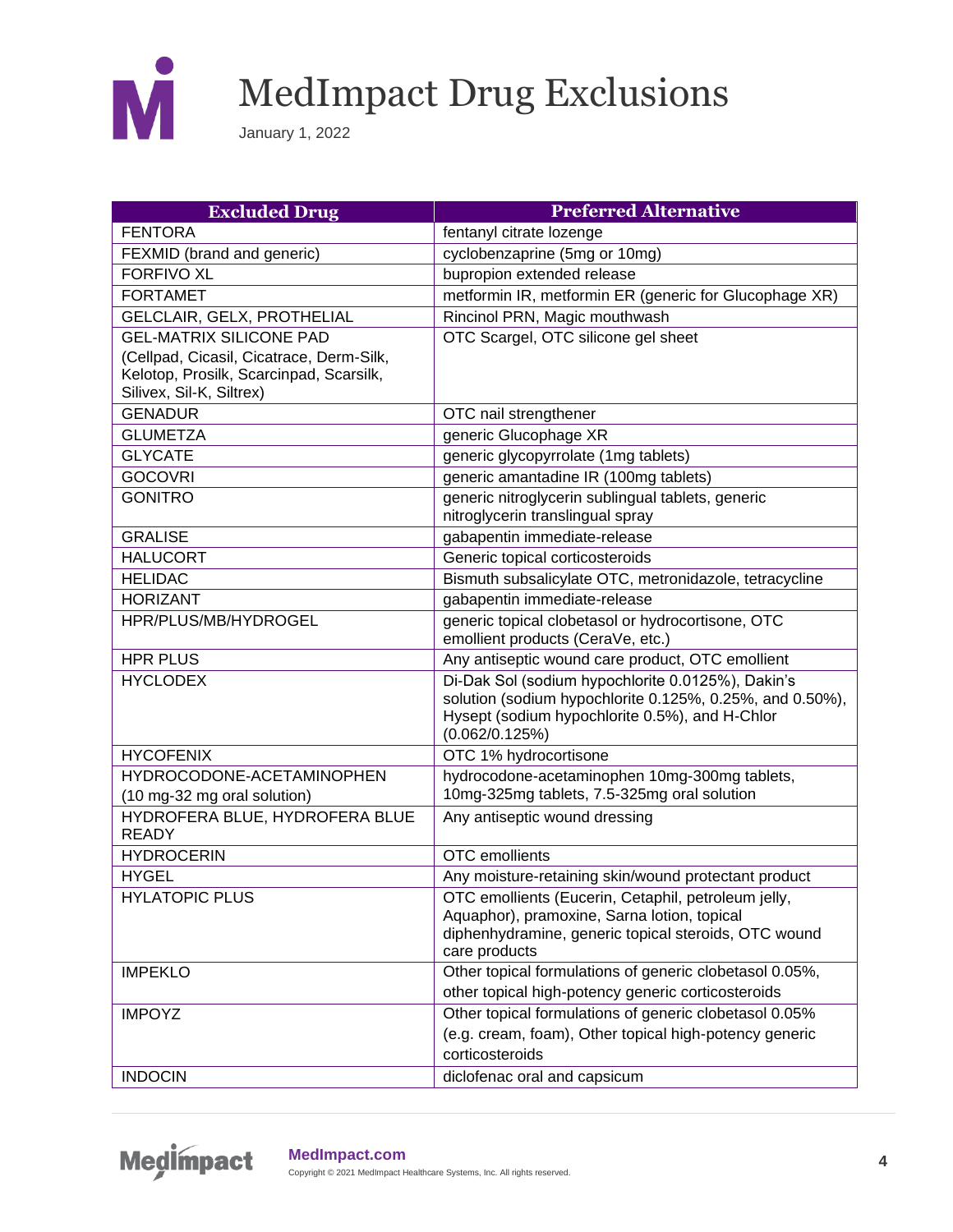

| <b>Excluded Drug</b>                                                    | <b>Preferred Alternative</b>                                                                              |
|-------------------------------------------------------------------------|-----------------------------------------------------------------------------------------------------------|
| INDOMETHACIN (Tivorbex authorized                                       | Other NSAIDs, including other indomethacin products                                                       |
| generic)                                                                |                                                                                                           |
| <b>INDERAL XL</b>                                                       | propranolol tablets                                                                                       |
| <b>INNOPRAN XL</b>                                                      | propranolol tablets                                                                                       |
| <b>INTERMEZZO</b>                                                       | eszopiclone, zaleplon, zolpidem                                                                           |
| <b>IRENKA</b>                                                           | Duloxetine 20mg capsules                                                                                  |
| <b>ISOTRETINOIN BRANDS</b>                                              | generic isotretinoin capsules                                                                             |
| <b>JUBLIA</b>                                                           | generic terbinafine, fluconazole, itraconazole, ciclopirox                                                |
| <b>KAMDOY</b>                                                           | topical lidocaine                                                                                         |
| <b>KATERZIA</b>                                                         | amlodipine tablets                                                                                        |
| <b>KELARX</b>                                                           | OTC Mederma, OTC Scarguard MD                                                                             |
| KERAGEL, KERAGELT KERAMATRIX                                            | OTC wound care products/dressings                                                                         |
| KETOROLAC TROMETHAMINE NASAL<br><b>SPRAY</b>                            | Other NSAIDS (e.g. ibuprofen, naproxen) and analgesia<br>products.                                        |
| KHEDEZLA (brand and generic)                                            | desvenlafaxine succinate extended release,<br>desvenlafaxine extended release (Ranbaxy)                   |
| <b>KIVIK</b>                                                            | OTC emollients, OTC or generic topical steroids                                                           |
| KRISTALOSE/LACTULOSE PACKETS                                            | generic lactulose solution                                                                                |
| LAZANDA                                                                 | fentanyl citrate lozenge                                                                                  |
| LEVICYN/SG                                                              | OTC emollients or creams, OTC generic hydrocortisone,<br>OTC wound care products                          |
| LEVORPHANOL 3 MG                                                        | Generic morphine IR, oxycodone IR                                                                         |
| <b>LEXETTE</b>                                                          | generic halobetasol ointment or cream; generic clobetasol;<br>generic betamethasone; generic fluocinonide |
| LIDOCAINE HCL/ALOE/COLLAGEN                                             | lidocaine, OTC aloe, OTC emollients                                                                       |
| LIDOCAINE/TETRACAINE                                                    | generic lidocaine 5% topical, lidocaine-prilocaine topical<br>cream                                       |
| LIDOCAINE/PRILOCAINE 2.5%/2.5% (kit)                                    | generic lidocaine 5% topical, lidocaine-prilocaine topical<br>cream                                       |
| <b>LIDOTREX</b>                                                         | lidocaine, OTC vitamin E, OTC aloe, OTC emollients                                                        |
| <b>LOCORT</b>                                                           | Generic dexamethasone tablets                                                                             |
| <b>LORZONE</b>                                                          | generic chlorzoxazone (500 mg tablets)                                                                    |
| <b>LOUTREX</b>                                                          | OTC emollients (Eucerin, Cetaphil, Aquaphor)                                                              |
| <b>LOYON</b>                                                            | topical dimethicone                                                                                       |
| <b>LURADROX</b>                                                         | OTC hyaluronate products                                                                                  |
| LUXAMEND                                                                | OTC hyaluronate products, OTC wound dressings, barrier<br>creams                                          |
| <b>LYRICA CR</b>                                                        | immediate-release gabapentin, immediate-release Lyrica                                                    |
| MATRISTEM, MATRISTEM<br><b>MICROMATRIX</b>                              | OTC wound care products/dressings                                                                         |
| <b>MEDIHONEY</b>                                                        | OTC wound dressings, hyaluronate, barrier creams,<br>emollients                                           |
| METFORMIN HCL ER (gastric release,<br>modified release, i.e., Glumetza) | generic metformin IR, generic Glucophage XR (metformin<br>ER)                                             |

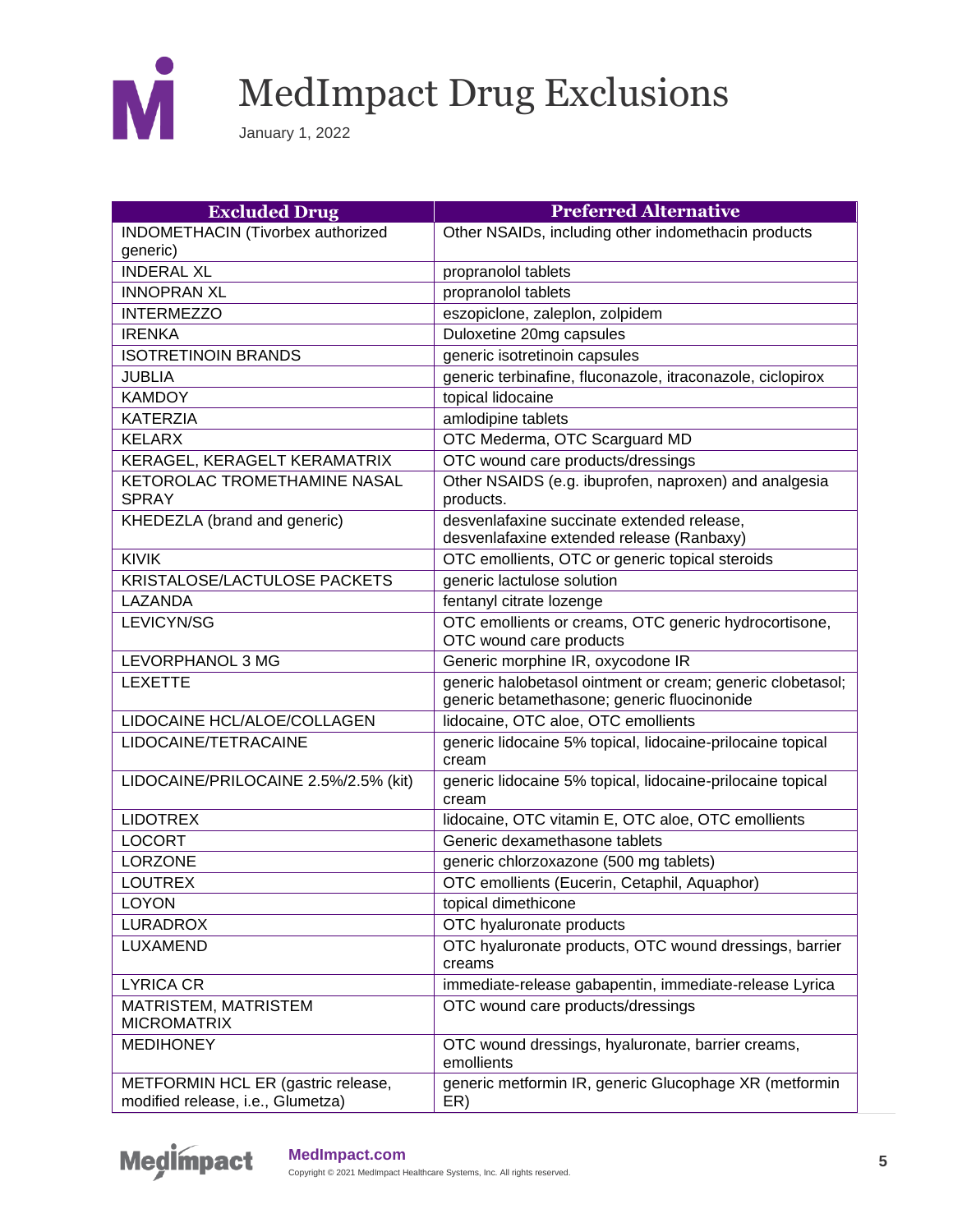

| <b>Excluded Drug</b>                               | <b>Preferred Alternative</b>                                                                                                                                                |
|----------------------------------------------------|-----------------------------------------------------------------------------------------------------------------------------------------------------------------------------|
| MICROCYN, MICROCYN HYDROGEL                        | OTC wound care products                                                                                                                                                     |
| <b>MIMYX</b>                                       | OTC emollients (Eucerin, Cetaphil, petroleum jelly,<br>Aquaphor), promoxine, Sarna lotion, topical<br>diphenhydramine, generic topical steroids                             |
| <b>MINOCYCLINE HCL ER</b>                          | generic immediate-release minocycline capsules or<br>tablets, doxycycline                                                                                                   |
| MINOCYCLINE HCL MICROSPHERES                       | generic immediate-release minocycline capsules or<br>tablets, doxycycline                                                                                                   |
| <b>MINOLIRA ER</b>                                 | generic immediate-release minocycline capsules or<br>tablets, doxycycline                                                                                                   |
| <b>MISTASSIST</b>                                  | alternative respiratory assistance devices (nebulizers,<br>spacers, inspiratory muscle trainers)                                                                            |
| <b>MOTOFEN</b>                                     | Diphenoxylate-atropine, Loperamide OTC                                                                                                                                      |
| <b>MUGARD</b>                                      | oral baking soda and salt rinses, magic mouthwash<br>preparation                                                                                                            |
| <b>NALFON</b>                                      | generic oral NSAIDs                                                                                                                                                         |
| <b>NAPRELAN</b>                                    | naproxen                                                                                                                                                                    |
| NAPROXEN ORAL SUSPENSION                           | Ibuprofen suspension, OTC NSAIDs                                                                                                                                            |
| NAPROXEN SODIUM ER                                 | naproxen                                                                                                                                                                    |
| NAPROXEN/ESOMEPRAZOLE MAG                          | naproxen & esomeprazole magnesium, lansoprazole,<br>omeprazole, or pantoprazole                                                                                             |
| <b>NASCOBAL</b>                                    | Generic cyanocobalamin (e.g. injectable, oral, or<br>sublingual)                                                                                                            |
| <b>NEOCERA</b>                                     | OTC emollients (Eucerin, Cetaphil, petroleum jelly,<br>Aquaphor), pramoxine, Sarna lotion, topical<br>diphenhydramine, generic topical steroids                             |
| <b>NEOSALUS</b>                                    | OTC emollients (Eucerin, Cetaphil, petroleum jelly,<br>Aquaphor), pramoxine, Sarna lotion, topical<br>diphenhydramine, generic topical steroids                             |
| <b>NEUTRASAL</b>                                   | OTC saliva mouthwash, powder, or spray/pump                                                                                                                                 |
| <b>NIVATOPIC PLUS</b>                              | OTC emollients (Eucerin, Cetaphil, petroleum jelly,<br>Aquaphor), pramoxine, Sarna lotion, topical<br>diphenhydramine, generic topical steroids, OTC wound<br>care products |
| <b>NORITATE</b>                                    | 0.75% metronidazole cream or lotion                                                                                                                                         |
| NORTRIPTYLINE 20 MG/10ML UNIT-<br><b>DOSE CUPS</b> | Generic nortriptyline capsules and oral solution<br>(10mg/5mL)                                                                                                              |
| <b>NUTRASEB</b>                                    | OTC topical antifungal products, OTC topical low-potency<br>steroids                                                                                                        |
| <b>NUVAIL</b>                                      | OTC nail strengthener                                                                                                                                                       |
| <b>OASIS ULTRA</b>                                 | OTC wound care products                                                                                                                                                     |
| <b>ONSOLIS</b>                                     | fentanyl citrate lozenge                                                                                                                                                    |
| <b>ONZETRA XSAIL</b>                               | sumatriptan                                                                                                                                                                 |
| <b>ORAFATE</b>                                     | Oral baking soda and salt rinses, magic mouthwash<br>preparation                                                                                                            |

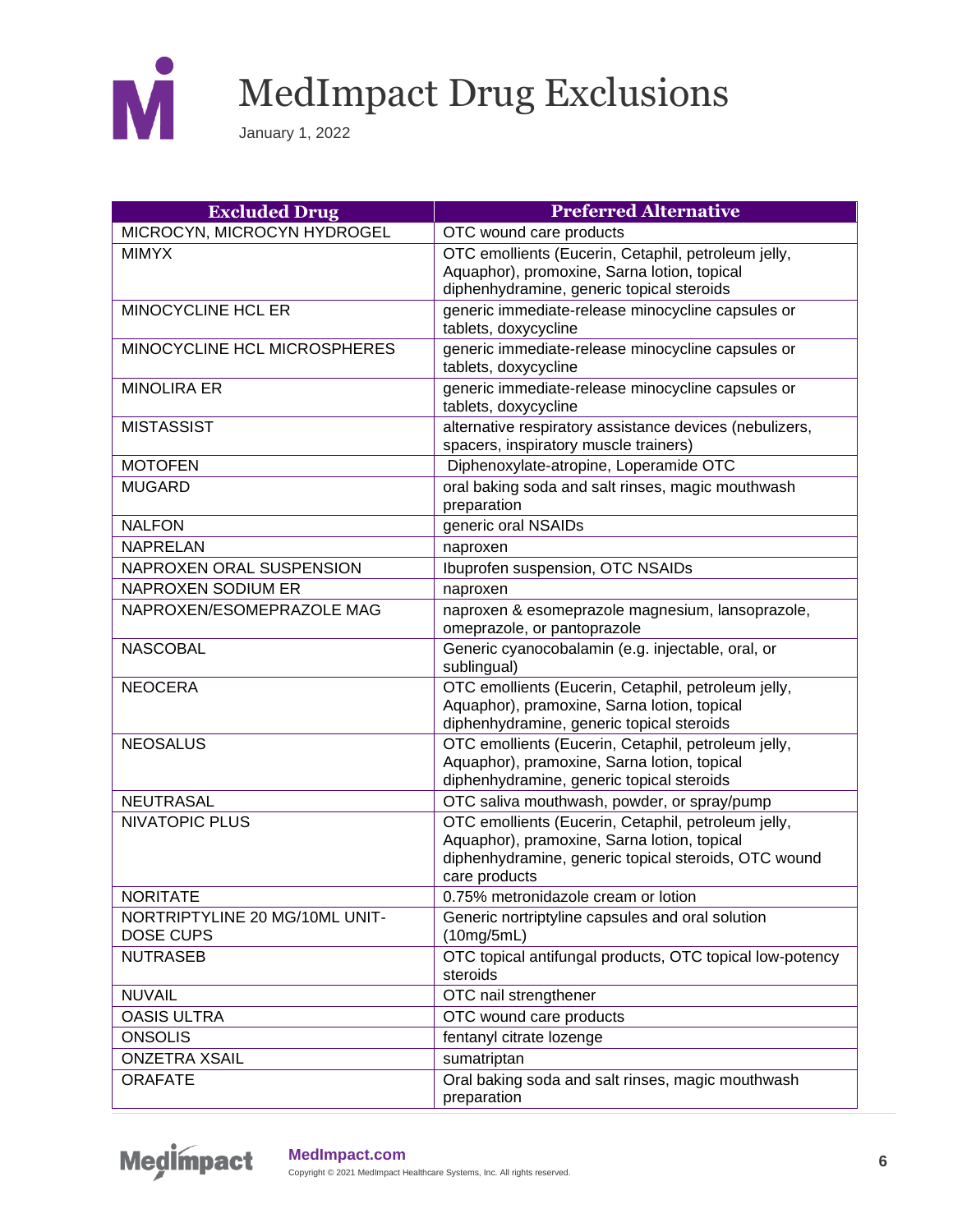

| <b>Excluded Drug</b>                                                            | <b>Preferred Alternative</b>                                                                                                                   |
|---------------------------------------------------------------------------------|------------------------------------------------------------------------------------------------------------------------------------------------|
| <b>ORAPEUTIC</b>                                                                | OTC mouth pain/protectant products (e.g., Rincinol PRN                                                                                         |
|                                                                                 | Mouth Sore Rinse)                                                                                                                              |
| <b>ORTIKOS</b>                                                                  | Generic budesonide EC 3 mg capsules                                                                                                            |
| <b>OSMOLEX ER</b>                                                               | generic amantadine IR (100mg tablets)                                                                                                          |
| PAIN EASE MEDIUM STREAM SPRAY                                                   | OTC lidocaine, prilocaine, benzocaine                                                                                                          |
| <b>PENNSAID</b>                                                                 | Diclofenac                                                                                                                                     |
| <b>PEXEVA</b>                                                                   | paroxetine                                                                                                                                     |
| PHLAG SPRAY                                                                     | OTC treatments including calamine, hydrocortisone (a<br>weak steroid), camphor, diphenhydramine hydrochloride<br>(HCI), benzocaine and menthol |
| <b>PICATO</b>                                                                   | fluorouracil 0.5%, 4%, or 5% cream, fluorouracil 2% or 5%<br>solution, imiquimod 5% cream, diclofenac sodium 3% gel                            |
| <b>PLIXDA</b>                                                                   | Rx generic adapalene cream or lotion, Rx generic/OTC                                                                                           |
| (brand and authorized generic)                                                  | adapalene gel, EpiDuo, generic topical tretinoin                                                                                               |
| <b>PONVORY</b>                                                                  | Gilenya, Mayzent                                                                                                                               |
| <b>PRESTALIA</b>                                                                | amlodipine and benazepril                                                                                                                      |
| <b>PROAIR DIGIHALER</b>                                                         | generic albuterol inhalers                                                                                                                     |
| PROAIR RESPICLICK                                                               | generic albuterol inhalers                                                                                                                     |
| <b>PROLATE</b>                                                                  | Oxycodone-acetaminophen tablets, hydrocodone-<br>acetaminophen solution                                                                        |
| <b>PROMISE B</b>                                                                | OTC topical antifungal products, OTC topical steroids,<br>OTC ketoconazole/dandruff shampoos                                                   |
| <b>PROTYL AG</b>                                                                | OTC wound care, SilvaSorb, Hydrogel AG                                                                                                         |
| <b>PRUMYX</b>                                                                   | OTC topical emollients                                                                                                                         |
| <b>PRUTECT</b>                                                                  | OTC hyaluronate products, OTC wound dressings, barrier<br>creams                                                                               |
| <b>PULMOSAL</b>                                                                 | Generic options of sodium chloride inhalation solutions                                                                                        |
| <b>RADIAPLEX RX</b>                                                             | OTC hyaluronate products, OTC aloe, OTC emollient<br>products, OTC wound care products                                                         |
| <b>RAMELTEON</b>                                                                | eszopiclone, zaleplon, zolpidem                                                                                                                |
| <b>RAYOS</b>                                                                    | prednisone IR                                                                                                                                  |
| <b>REGENECARE</b>                                                               | lidocaine, OTC vitamin E, OTC aloe, OTC emollients                                                                                             |
| <b>RELAFEN DS</b>                                                               | Generic nabumetone tablets in other strengths and/or<br>other OTC/generic NSAIDs                                                               |
| RELEXXII (72 mg)                                                                | Methylphenidate ER, dexmethylphenidate XR                                                                                                      |
| <b>RELTONE</b>                                                                  | Generic ursodiol                                                                                                                               |
| REPLICARE, REPLICARE THIN,<br>REPLICARE ULTRA, REPLICARE ULTRA<br><b>SACRUM</b> | OTC wound care products/dressings                                                                                                              |
| <b>RESTIZAN</b>                                                                 | OTC Mederma, OTC Scarguard MD, OTC ScarAway                                                                                                    |
| <b>ROSZET</b>                                                                   | Generic ezetimibe and rosuvastatin                                                                                                             |
| <b>ROZEREM</b>                                                                  | eszopiclone, zaleplon, zolpidem                                                                                                                |
| RYCLORA (brand and generic)                                                     | OTC diphenhydramine, OTC chlorpheniramine                                                                                                      |
| RYVENT (brand and generic)                                                      | generic carbinoxamine (4 mg tablets)                                                                                                           |

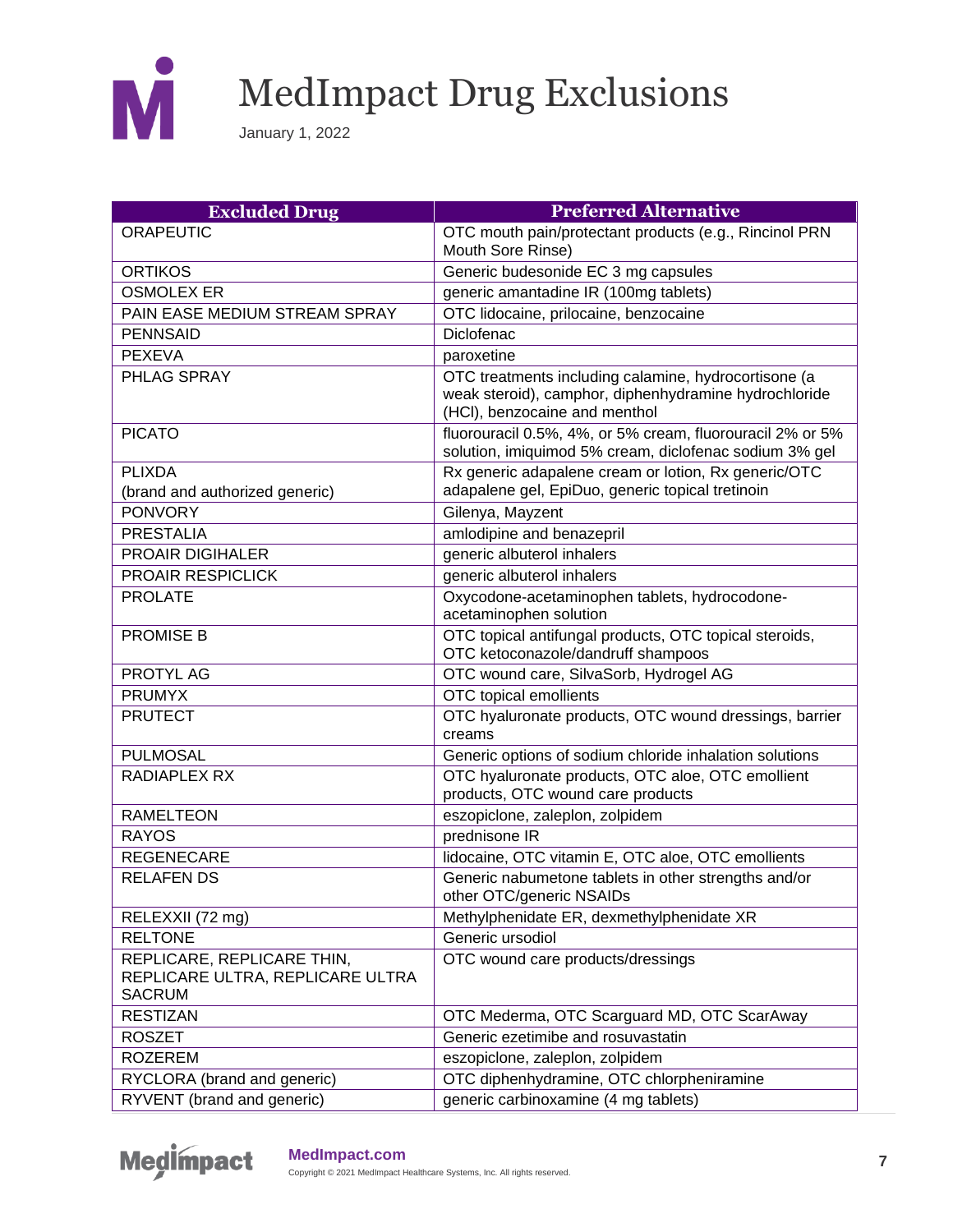

| <b>Excluded Drug</b>       | <b>Preferred Alternative</b>                                                                                    |
|----------------------------|-----------------------------------------------------------------------------------------------------------------|
| <b>SALIVAMAX</b>           | OTC saliva mouthwash, powder, or spray/pump                                                                     |
| <b>SALIVATERX</b>          | OTC saliva mouthwash, powder, or spray/pump                                                                     |
| <b>SCARCARE</b>            | OTC Mederma, OTC Scarguard MD, OTC Bio Oil                                                                      |
| <b>SCARCIN</b>             | OTC Mederma, OTC Scarguard MD, OTC ScarAway                                                                     |
| <b>SCARCIN ROLL ON</b>     |                                                                                                                 |
| <b>SEBUDERM</b>            | OTC topical antifungal products, OTC topical steroids,                                                          |
|                            | OTC ketoconazole/dandruff shampoos                                                                              |
| <b>SEYSARA</b>             | generic immediate-release minocycline capsules or<br>tablets, doxycycline                                       |
| <b>SILATRIX</b>            | OTC oral mucosal protectants and mouth sore rinses<br>(e.g., Canker Cover, Canker Relief, G.U.M Rincinol P.R.N) |
| <b>SILIPAC</b>             | OTC Mederma, OTC Scarguard MD, OTC Bio Oil                                                                      |
| <b>SILVRSTAT</b>           | OTC anti-microbial products or silver wound gels                                                                |
| <b>SITAVIG</b>             | acyclovir tablets, valacyclovir tablets, famciclovir tablets                                                    |
| <b>STENDRA</b>             | sildenafil, tadalafil                                                                                           |
| <b>SUMADAN</b>             | Generic sulfacetamide sodium/sulfur topical products                                                            |
| <b>SOLODYN</b>             | generic immediate-release minocycline capsules or<br>tablets, doxycycline                                       |
| SOLOX gel                  | OTC One Silver wound dressing gel, OTC wound                                                                    |
|                            | management products                                                                                             |
| <b>SONAFINE</b>            | OTC hyaluronate products, OTC wound dressings, barrier<br>creams                                                |
| SP SCAR MANAGEMENT         | OTC Mederma, OTC Scarguard MD, OTC ScarAway                                                                     |
| <b>SPRIX</b>               | ibuprofen, naproxen                                                                                             |
| <b>SUBSYS</b>              | fentanyl citrate lozenge                                                                                        |
| <b>SULFACLEANSE</b>        | generic sulfur/sodium sulfacetamide topical products                                                            |
| <b>SUMAXIN TS</b>          | generic sulfur/sodium sulfacetamide topical products                                                            |
| <b>SUVICORT</b>            | lidocaine, OTC aloe, OTC emollients                                                                             |
| <b>SYNERDERM</b>           | palm oil                                                                                                        |
| <b>TAPERDEX</b>            | dexamethasone tablets (1.5 mg)                                                                                  |
| <b>TETRIX</b>              | OTC wound care products, barrier creams and ointments                                                           |
| <b>THERAPEVO</b>           | OTC hyaluronate products, OTC wound dressings, barrier<br>creams                                                |
| <b>TIVORBEX</b>            | indomethacin                                                                                                    |
| <b>TOLSURA</b>             | generic itraconazole                                                                                            |
| <b>TOSYMRA</b>             | Imitrex nasal spray, sumatriptan subcutaneous injection,<br>other triptan oral products                         |
| TRAMADOL (100 mg tablets)  | Tramadol 50 mg tablets                                                                                          |
| <b>TREXIMET</b>            | sumatriptan, naproxen                                                                                           |
| TREZIX (brand and generic) | acetaminophen/codeine                                                                                           |
| <b>TRIANEX</b>             | generic triamcinolone acetonide 0.03%-0.1% ointment                                                             |

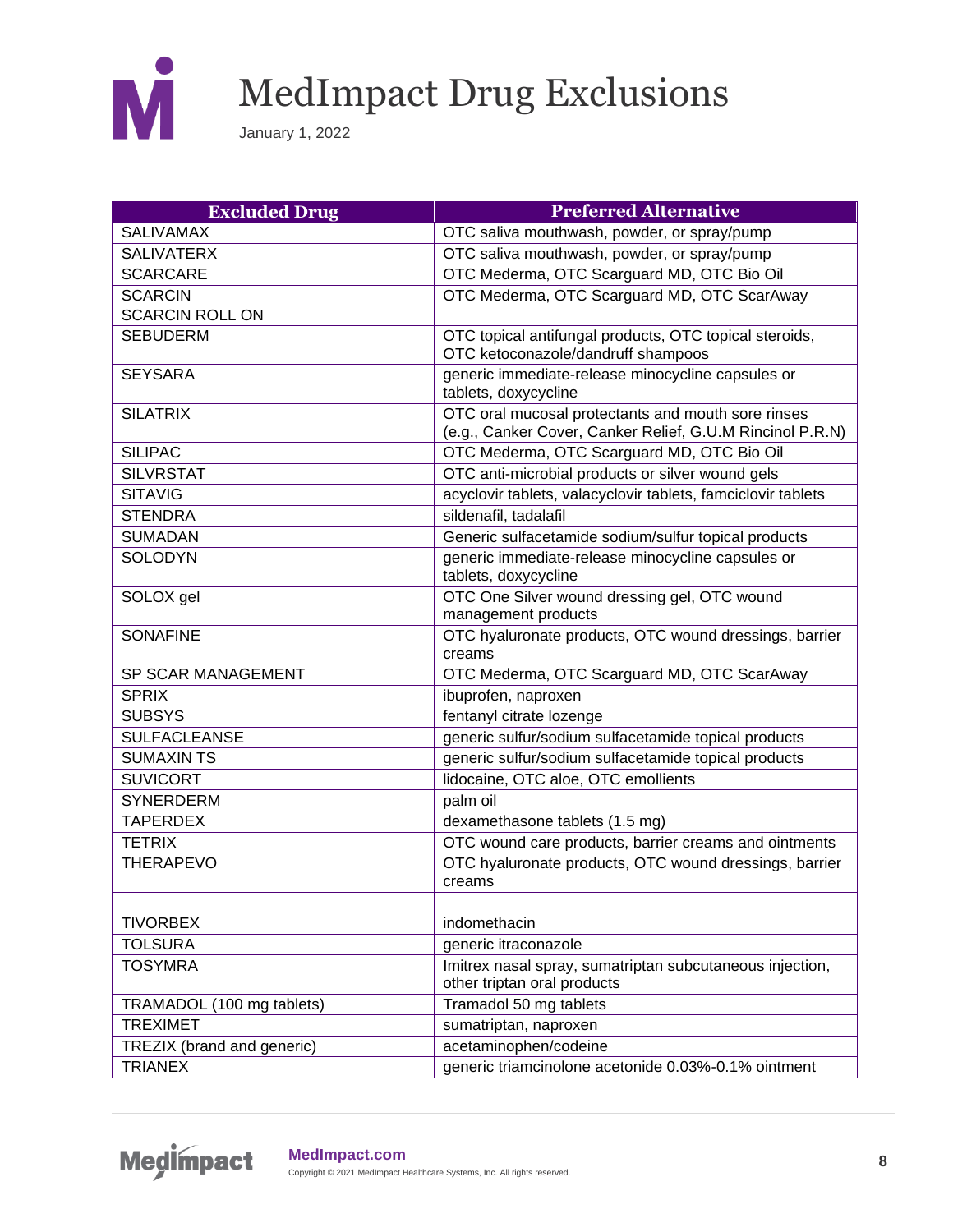

| <b>Excluded Drug</b>                                  | <b>Preferred Alternative</b>                                                                                                                                               |
|-------------------------------------------------------|----------------------------------------------------------------------------------------------------------------------------------------------------------------------------|
| <b>ULTRAVATE</b>                                      | Generic halobetasol ointment or cream, clobetasol                                                                                                                          |
|                                                       | propionate, generic betamethasone augmented 0.05%,<br>generic fluocinonide 0.1%                                                                                            |
| <b>VANATOL LQ</b>                                     | butalbital/acetaminophen/caffeine (50mg-325mg-40mg)<br>tablets/capsules                                                                                                    |
| <b>VANATOL S</b>                                      | butalbital/acetaminophen/caffeine (50mg-325mg-40mg)<br>tablets/capsules                                                                                                    |
| <b>VASHE WOUND</b>                                    | OTC wound care products, wound washes                                                                                                                                      |
| VELTIN (brand and generic)                            | generic clindamycin topical, generic tretinoin topical                                                                                                                     |
| <b>VENELEX</b>                                        | OTC wound care products, barrier creams and ointments                                                                                                                      |
| <b>VERDESO</b>                                        | generic desonide 0.05% cream, lotion, or ointment                                                                                                                          |
| <b>VIEKIRA PAK</b>                                    | Epclusa, Harvoni, Vosevi                                                                                                                                                   |
| <b>VIMOVO</b>                                         | naproxen & esomeprazole                                                                                                                                                    |
| <b>VIVLODEX</b>                                       | meloxicam                                                                                                                                                                  |
| <b>XERESE</b>                                         | oral acyclovir, famciclovir, valacyclovir                                                                                                                                  |
| <b>XEROFORM PETROLATUM DRESSING</b>                   | OTC wound care products                                                                                                                                                    |
| <b>XIMINO</b>                                         | generic immediate-release minocycline capsules or<br>tablets, doxycycline                                                                                                  |
| <b>XOLEGEL</b>                                        | 2% ketoconazole shampoo or cream                                                                                                                                           |
| YOSPRALA (81/40 mg, 325/40 mg) (brand<br>and generic) | Rx/OTC aspirin, RX/OTC omeprazole                                                                                                                                          |
| <b>ZCORT</b>                                          | Generic dexamethasone tablets (1.5 mg)                                                                                                                                     |
| <b>ZECUITY</b>                                        | sumatriptan                                                                                                                                                                |
| <b>ZEGERID PACKET</b>                                 | OTC antacid and PPI (e.g., omeprazole)                                                                                                                                     |
| <b>ZEMA-PAK</b>                                       | dexamethasone tablets (1.5 mg)                                                                                                                                             |
| <b>ZEMBRACE SYMTOUCH</b>                              | sumatriptan                                                                                                                                                                |
| <b>ZERVIATE</b>                                       | Azelastine, epinastine or olopatadine ophthalmic solutions                                                                                                                 |
| ZIANA (brand and generic)                             | generic clindamycin topical, generic tretinoin topical                                                                                                                     |
| <b>ZILEUTON ER</b>                                    | montelukast, zafirlukast                                                                                                                                                   |
| <b>ZILXI</b>                                          | Generic oral tetracylines                                                                                                                                                  |
| <b>ZIPSOR</b>                                         | Diclofenac                                                                                                                                                                 |
| <b>ZODEX</b>                                          | Generic dexamethasone, generic methylprednisolone<br>dose packs                                                                                                            |
| <b>ZOLPIMIST</b>                                      | eszopiclone, zaleplon, zolpidem                                                                                                                                            |
| <b>ZONACORT</b>                                       | dexamethasone tablets (1.5 mg)                                                                                                                                             |
| <b>ZONALON</b>                                        | topical corticosteroid                                                                                                                                                     |
| <b>ZORVOLEX</b>                                       | diclofenac                                                                                                                                                                 |
| ZOVIRAX (brand and generic)                           | Generic oral acyclovir, famciclovir, and valacyclovir                                                                                                                      |
| <b>ZTLIDO</b>                                         | immediate-release gabapentin, immediate-release Lyrica,<br>generic lidocaine 5% topical patches, OTC lidocaine<br>cream, generic Rx lidocaine cream, solution, or ointment |
| <b>ZUPLENZ</b>                                        | ondansetron ODT                                                                                                                                                            |

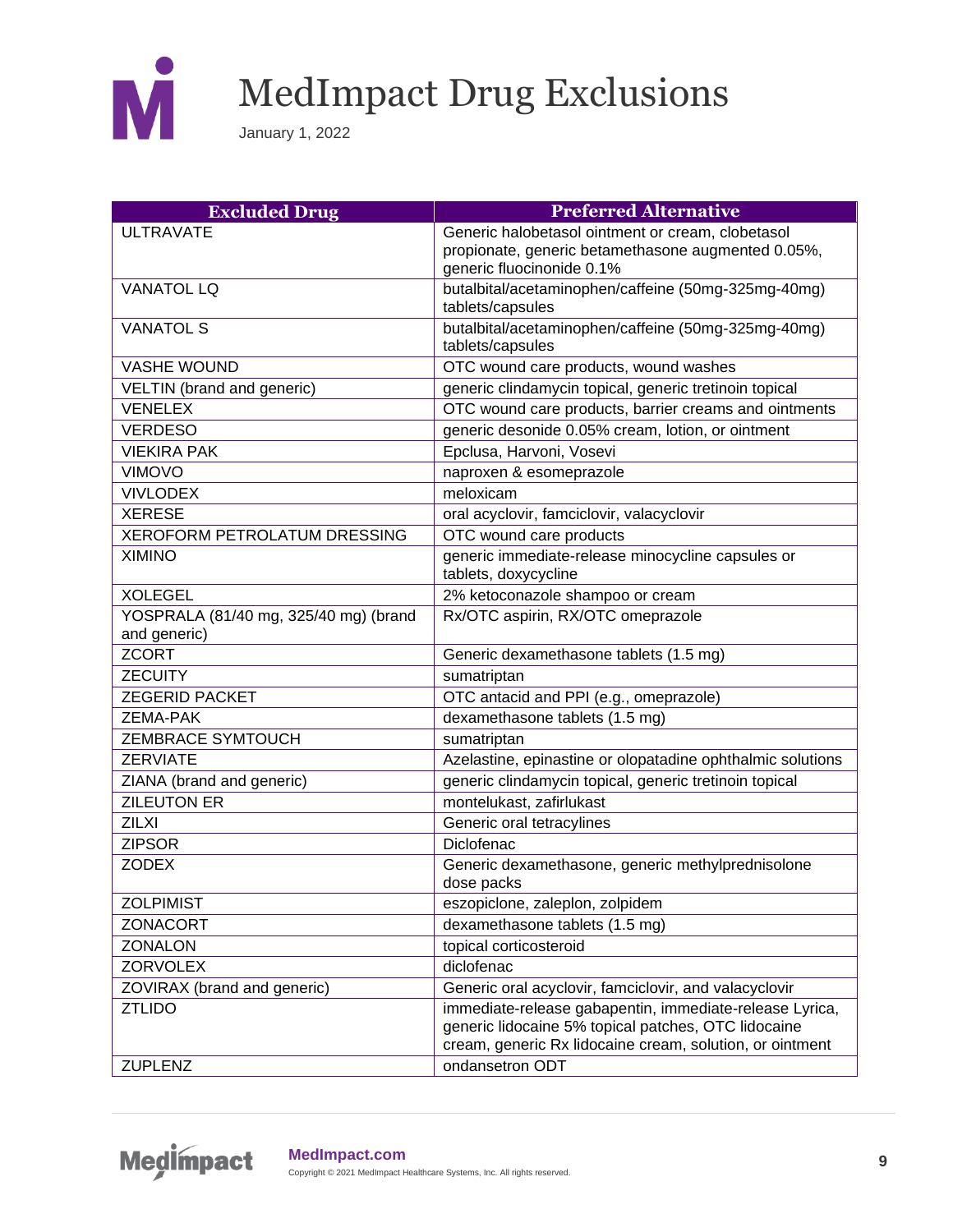

January 1, 2022

| <b>Excluded Drug</b> | <b>Preferred Alternative</b>                                                                               |
|----------------------|------------------------------------------------------------------------------------------------------------|
| ZYCLARA              | fluorouracil 0.5%, 4%, or 5% cream, fluorouracil solution,<br>imiquimod 5% cream, diclofenac sodium 3% gel |
| ZYFLO                | montelukast, zafirlukast                                                                                   |
| ZYFLO CR             | montelukast, zafirlukast                                                                                   |

#### **High-Cost, Non-Essential Products**

| <b>Excluded Drug</b>                  | <b>Preferred Alternative</b>                                                                                                                        |
|---------------------------------------|-----------------------------------------------------------------------------------------------------------------------------------------------------|
| <b>ACCUCAINE</b>                      | lidocaine topical                                                                                                                                   |
| <b>ACTIVE-PAC</b>                     | generic gabapentin IR and lidocaine/menthol topical                                                                                                 |
| <b>ACYCLOVIX</b>                      | oral acyclovir, OTC oral pain relievers                                                                                                             |
| <b>ADAZIN</b>                         | OTC lidocaine, benzocaine, methyl salicylate, capsaicin<br>creams                                                                                   |
| <b>ALCORTIN A</b>                     | hydrocortisone-iodoquinol cream, ciclopirox cream,<br>clotrimazole cream                                                                            |
| <b>ALLEVESS PATCH</b>                 | topical capsaicin and menthol                                                                                                                       |
| <b>ALOQUIN</b>                        | hydrocortisone-iodoquinol cream                                                                                                                     |
| <b>AVIDOXY DK</b>                     | generic doxycycline, OTC salicylic acid                                                                                                             |
| <b>BENSAL HP</b>                      | topical hydrocortisone, OTC emollients, salicylic acid                                                                                              |
| BENZODOX 30                           | generic doxycycline, OTC benzoyl peroxide                                                                                                           |
| <b>BESER/KIT</b>                      | Generic topical corticosteroids, generic/OTC emollients                                                                                             |
| <b>CAPHOSOL</b>                       | OTC saliva mouthwash, powder, or spray/pump                                                                                                         |
| <b>CAPXIB</b>                         | celecoxib, capsaicin/menthol                                                                                                                        |
| <b>CLENIA PLUS</b>                    | Ovace, Ovace Plus Wash                                                                                                                              |
| <b>CLINDAMYCIN PHOS/SKIN CLNSR 19</b> | Acanya (clindamycin 1.2%/benzoyl peroxide 2.5%);<br>Benzaclin generic (clindamycin 1%/benzoyl peroxide 5%);<br>erythromycin 3%, benzoyl peroxide 5% |
| CLINDAMYCIN/BENZOYL/EMOL CMB94        | Acanya (clindamycin 1.2%/benzoyl peroxide 2.5%);<br>Benzaclin generic (clindamycin 1%/benzoyl peroxide 5%;<br>erythromycin 3%, benzoyl peroxide 5%  |
| <b>CLINDAVIX</b>                      | Generic clindamycin topical solution, OTC skin protectants                                                                                          |
| <b>CLOBETAVIX</b>                     | Generic clobetasol propionate, OTC hydrocolloid<br>bandages, generic super-high potency topical steroids                                            |
| <b>CLOBETEX</b>                       | Generic desloratadine, loratadine, cetirizine, levocetirizine,<br>clobetasol propionate and other generic topical<br>corticosteroids                |
| CYCLOBENZAPRINEPAX                    | generic cyclobenzaprine 10 mg tablets                                                                                                               |
| <b>CYCLOPAK</b>                       | Generic cyclobenzaprine, topical lidocaine-prilocaine, OTC<br>swallowing spray                                                                      |
| <b>CYCLOTENS</b>                      | cyclobenzaprine 10 mg tablets                                                                                                                       |
| <b>DERMACINRX CINLONE-I CPI</b>       | triamcinolone 40mg injectable; lidocaine/prilocaine                                                                                                 |
| <b>DERMACINRX LEXITRAL</b>            | topical diclofenac, topical capsaicin cream                                                                                                         |
| <b>DERMACINRX PHN PAK</b>             | topical generic lidocaine                                                                                                                           |
| <b>DERMACINRX PRIZOPAK</b>            | topical lidocaine, prilocaine                                                                                                                       |



#### **MedImpact.com <sup>10</sup>**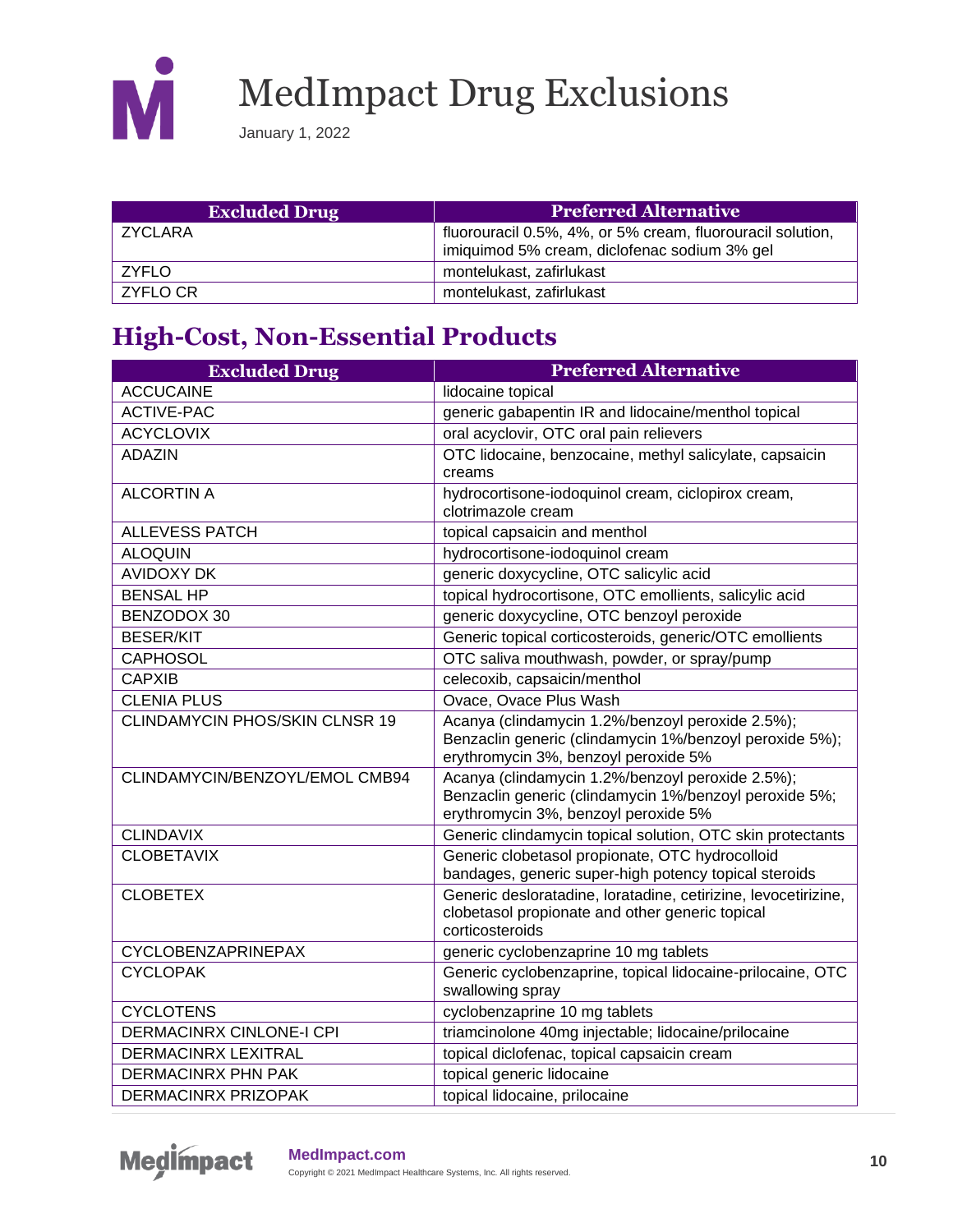

| <b>Excluded Drug</b>            | <b>Preferred Alternative</b>                             |
|---------------------------------|----------------------------------------------------------|
| <b>DERMACINRX PUREFOLIX</b>     | folic acid and vitamin D                                 |
| <b>DERMACINRX SILAPAK</b>       | triamcinolone, dimethicone                               |
| <b>DERMACINRX SILAZONE</b>      | triamcinolone, dimethicone                               |
| DERMACINRX SURGICAL PHARMAPAK   | mupirocin and chlorhexidine                              |
| <b>DERMACINRX THERAZOLE PAK</b> | clotrimazole/betamethasone cream or lotion               |
| <b>DERMACINRX ZRM PAK</b>       | lidocaine/dimethicone cream                              |
| <b>DERMALID</b>                 | OTC lidocaine patches                                    |
| <b>DERMAPAK PLUS</b>            | topical tretinoin                                        |
| <b>DERMAPLEX</b>                | OTC topical emollients/hyaluronic acid products          |
| <b>DERMASORB HC</b>             | hydrocortisone cream                                     |
| <b>DERMASORB TA</b>             | triamcinolone cream                                      |
| <b>DERMASORB XM</b>             | urea cream                                               |
| DICLO GEL-XRYLIX SHEET          | topical diclofenac                                       |
| DICLOFENAC SODIUM/MENTHOL       | topical diclofenac, OTC menthol/methyl salicylate        |
| <b>DICLOFONO</b>                | Generic or OTC diclofenac topical gel                    |
| <b>DICLOPAK</b>                 | topical diclofenac                                       |
| <b>DICLOPR</b>                  | topical diclofenac, OTC menthol/methyl salicylate        |
| <b>DICLOTREX</b>                | Diclofenac sodium gel, OTC camphor and menthol           |
|                                 | products                                                 |
| <b>DICLOVIX</b>                 | Diclofenac 1.5% topical solution, OTC                    |
|                                 | camphor/methylsalicylate patches, OTC lidocaine patches  |
| <b>DICLOZOR</b>                 | topical diclofenac                                       |
| <b>DITHOL</b>                   | Generic or OTC diclofenac topical gel, OTC               |
|                                 | counterirritants                                         |
| <b>DMT SUIK</b>                 | injectable dexamethasone                                 |
| <b>DOLOTRANZ</b>                | lidocaine/prilocaine cream, lidocaine topical gel        |
| <b>DONNATAL</b>                 | Other bowel antispasmodics as appropriate for condition  |
| <b>DS PREP PAK</b>              | topical diclofenac                                       |
| <b>DURACHOL</b>                 | OTC vitamin D3, folic acid                               |
| <b>DYZBAC</b>                   | folic acid, vitamin B12, OTC multivitamin                |
| <b>ECONASIL</b>                 | Generic topical econazole products                       |
| <b>ESOMEP-EZS</b>               | Generic or OTC omeprazole, lansoprazole, OTC Pill Glide  |
| <b>ELLZIA PAK</b>               | spray<br>Generic triamcinolone cream and OTC dimethicone |
| <b>EZ FLU KIT</b>               | Seasonal influenza virus vaccine                         |
| <b>FLEXIPAK</b>                 | diclofenac tablets, capsaicin cream                      |
| <b>FLUOPAR</b>                  | Generic topical corticosteroids, OTC topical skin        |
|                                 | protectants                                              |
| <b>FLUOVIX</b>                  | Generic topical corticosteroids, OTC topical silicone    |
|                                 | dressings                                                |
| <b>FROTEK</b>                   | Generic/OTC topical diclofenac gel                       |

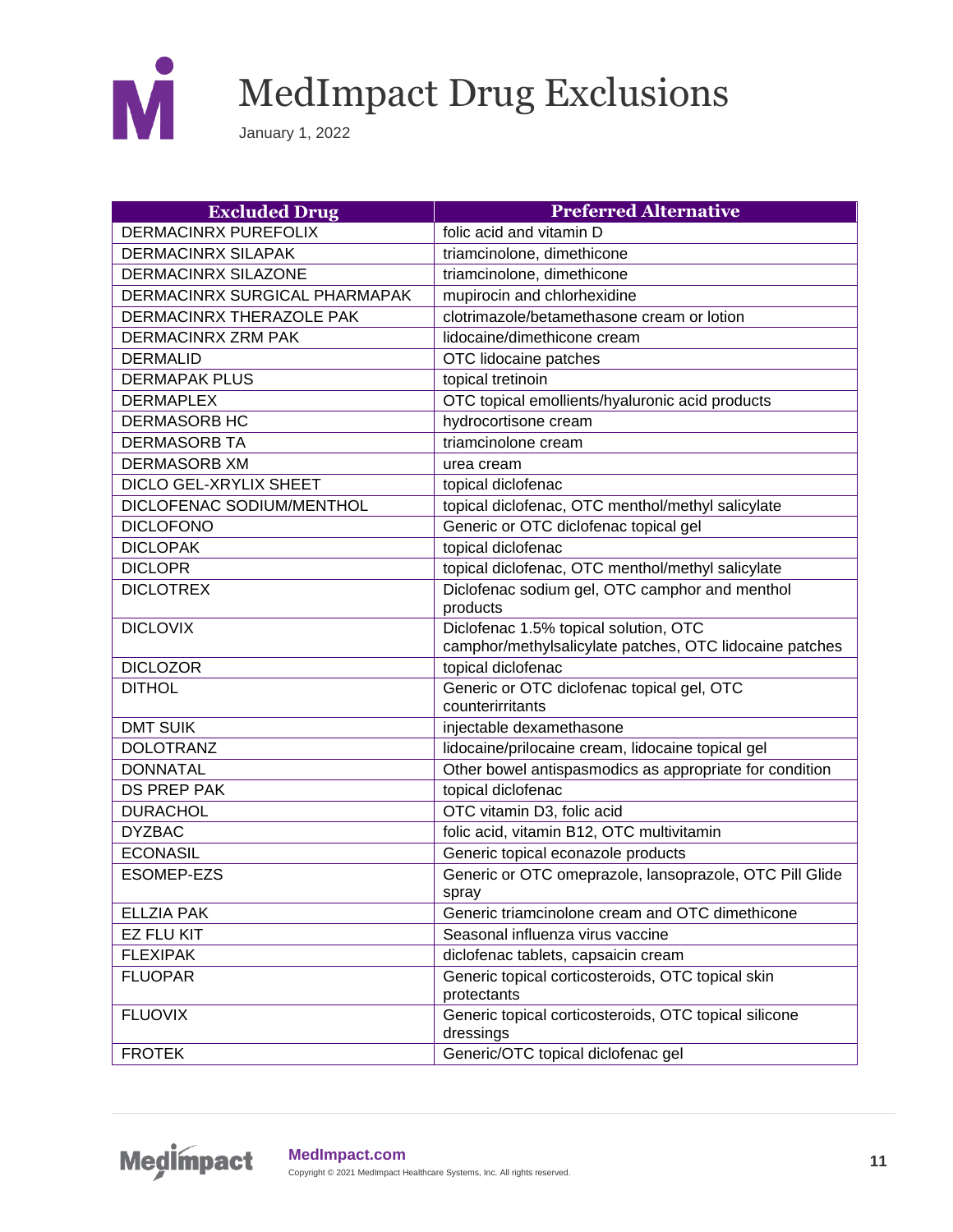

| <b>Excluded Drug</b>           | <b>Preferred Alternative</b>                                                                                |
|--------------------------------|-------------------------------------------------------------------------------------------------------------|
| <b>GABACAINE</b>               | Generic gabapentin capsules, generic and/or OTC                                                             |
|                                | lidocaine patches, OTC alcohol swabs and                                                                    |
|                                | gadgets/timers/apps                                                                                         |
| <b>GABAPAL</b>                 | Generic/OTC topical lidocaine patches                                                                       |
| <b>HYDROCORTISONE</b>          | betamethasone dipropionate, clobetasol propionate,<br>fluocinonide, triamcinolone acetonide                 |
| HYDROCORTISONE-PRAMOXINE 2%-1% | hydrocortisone, Texacort, Ala-Scalp, hydrocortisone<br>acetate, hydrocortisone-pramoxine 2.5%-1%, Pramosone |
| <b>IBUPAK</b>                  | Generic ibuprofen tablets, other prescription NSAIDS                                                        |
| <b>INFLAMMACIN</b>             | diclofenac solution; methyl salicylate/menthol/camphor                                                      |
|                                | patch                                                                                                       |
| <b>INFLAMMA-K</b>              | diclofenac solution; methyl salicylate/menthol/camphor<br>patch                                             |
| <b>INFLATHERM</b>              | Generic oral diclofenac/oral NSAIDS, OTC counterirritant                                                    |
|                                | products                                                                                                    |
| <b>INFLATHERM KIT</b>          | Generic diclofenac tablets/ other oral NSIADS, OTC<br>menthol/camphor products                              |
| <b>IV INFUSION CPI</b>         | lidocaine/prilocaine cream                                                                                  |
| <b>KERALAC</b>                 | urea cream                                                                                                  |
| <b>KERALYT</b>                 | OTC topical salicylic acid gel or cream                                                                     |
| <b>KRISTALOSE</b>              | generic lactulose syrup                                                                                     |
| <b>LENZAPATCH</b>              | topical lidocaine and menthol                                                                               |
| LIDO-K                         | generic lidocaine 5% ointment                                                                               |
| LIDOCAINE/PRILO/M.SALICY/MENTH | topical lidocaine/prilocaine cream, lidocaine gel, methyl<br>salicylate/menthol                             |
| <b>LIDOMARK</b>                | Individual lidocaine vials, OTC wound care products<br>(bandages gloves, alcohol prep pads)                 |
| <b>LIDOPAC</b>                 | topical lidocaine                                                                                           |
| <b>LIDOPATCH</b>               | topical lidocaine and menthol                                                                               |
| <b>LIDOPURE PATCH</b>          | Generic lidocaine 5% patch, OTC kinesiology tape                                                            |
| <b>LIDORX</b>                  | OTC lidocaine 4% gel                                                                                        |
| <b>LIDORXKIT</b>               | topical lidocaine                                                                                           |
| <b>LIDOTIN</b>                 | Generic oral gabapentin, generic/OTC topical lidocaine,<br>OTC topical silicone preparations                |
| <b>LIDOTRAL</b>                | topical lidocaine                                                                                           |
| <b>LIDOTRANS 5 PAK</b>         | topical lidocaine                                                                                           |
| LIDOVEX                        | topical lidocaine                                                                                           |
| <b>LIDOVIX</b>                 | Generic diclofenac DR tablets, generic and/or OTC<br>lidocaine patches                                      |
| <b>LIDOXIB</b>                 | celecoxib and topical lidocaine/menthol                                                                     |
| <b>LIDOZION</b>                | generic lidocaine 5% ointment                                                                               |
| <b>LIFEMS NALOXONE</b>         | Narcan, naloxone single-dose cartridges, naloxone single-<br>dose syringes                                  |
| <b>LIPRITIN II</b>             | Generic topical lidocaine/prilocaine preparations                                                           |

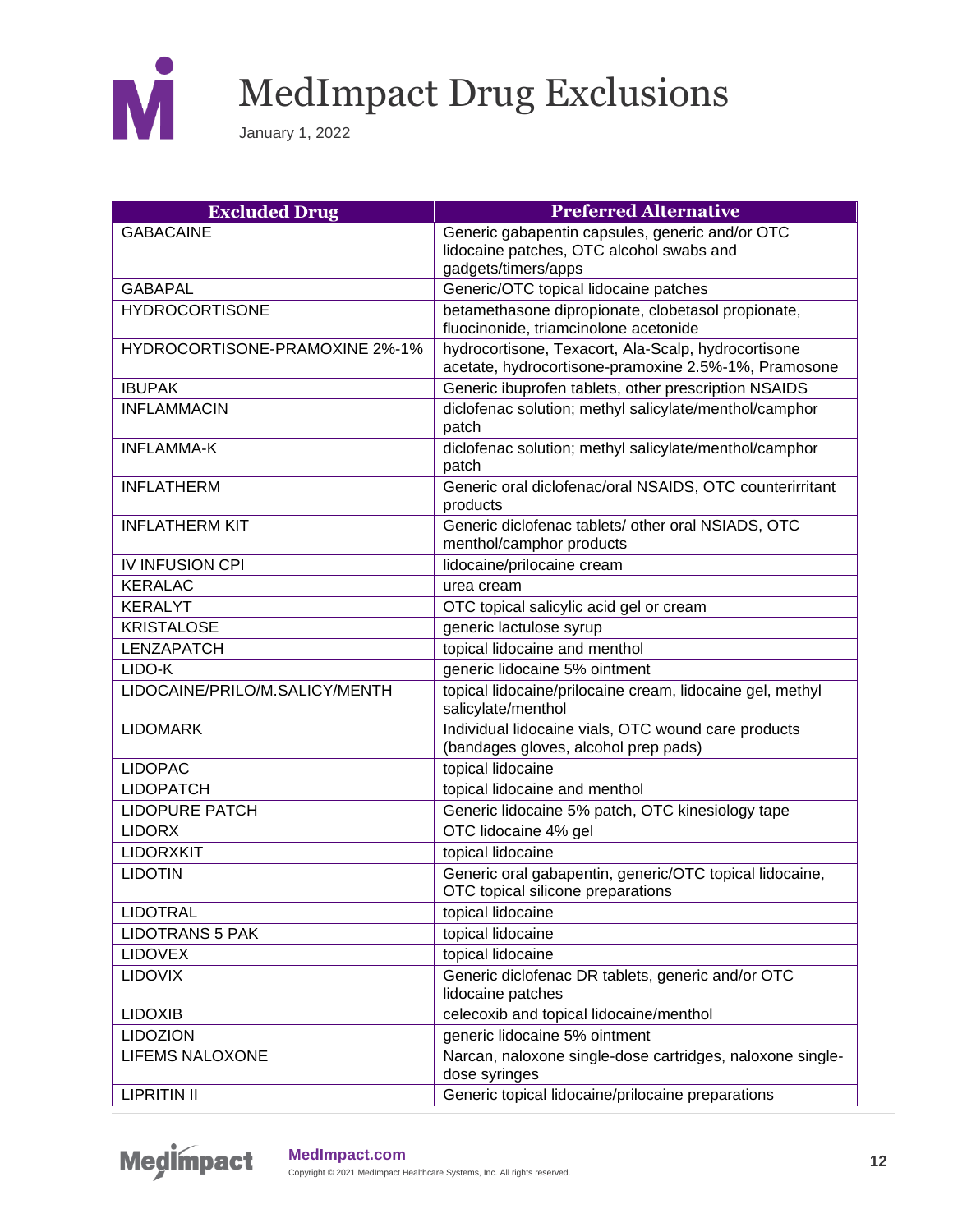

| <b>Excluded Drug</b>           | <b>Preferred Alternative</b>                                                                                                                                                                                            |
|--------------------------------|-------------------------------------------------------------------------------------------------------------------------------------------------------------------------------------------------------------------------|
| <b>LMR PLUS</b>                | Generic lidocaine patches, OTC topical counterirritants                                                                                                                                                                 |
| <b>LOPROX KIT</b>              | OTC clotrimazole 1%, terbinafine 1%, and tolnaftate 1%                                                                                                                                                                  |
| <b>MEBOLEX</b>                 | multivitamin, folic acid, cholecalciferol, resveratrol                                                                                                                                                                  |
| <b>MEDROX</b>                  | topical capsaicin and menthol                                                                                                                                                                                           |
| <b>MENTHO-CAINE</b>            | lidocaine/menthol spray OTC, lidocaine cream OTC                                                                                                                                                                        |
| METFORMIN/BLOOD SUGAR DIAGNOST | generic metformin and formulary glucose test strips                                                                                                                                                                     |
| <b>METHAVER</b>                | folic acid, multivitamin                                                                                                                                                                                                |
| <b>METOPIC</b>                 | urea cream                                                                                                                                                                                                              |
| <b>MICROVIX</b>                | Generic lidocaine/prilocaine cream, OTC wound care                                                                                                                                                                      |
|                                | supplies                                                                                                                                                                                                                |
| <b>MIGRANOW</b>                | sumatriptan, camphor/menthol gel                                                                                                                                                                                        |
| <b>MORGIDOX</b>                | generic doxycycline                                                                                                                                                                                                     |
| <b>MTX</b>                     | OTC/generic topical lidocaine products, OTC<br>counterirritants                                                                                                                                                         |
| MULTIVIT #34/FA/NADH/UBIQUINON | folic acid, vitamin B12, OTC multivitamin                                                                                                                                                                               |
| <b>NAPROPAK COOL</b>           | naproxen                                                                                                                                                                                                                |
| NAPROXENPAX                    | naproxen                                                                                                                                                                                                                |
| <b>NEUAC</b>                   | Generic clindamycin/benzoyl peroxide products                                                                                                                                                                           |
| NOPIOID-TC KIT                 | Generic cyclobenzaprine tablets, OTC/generic topical<br>lidocaine products, OTC counterirritants                                                                                                                        |
| <b>NOVACORT</b>                | hydrocortisone/pramoxine creams                                                                                                                                                                                         |
| NOXIFOL-D3                     | OTC vitamin D3, folic acid                                                                                                                                                                                              |
| <b>NOXIPAK</b>                 | fluocinolone/urea/silicone                                                                                                                                                                                              |
| NUCARACLINPAK/NUCARARXPAK      | Generic clindamycin gel, OTC Cetaphil lotion, other facial<br>moisturizers with UV protection/generic clindamycin 1%<br>gel, OTC Cetaphil lotion, other facial moisturizers with UV<br>protection, OTC benzoyl peroxide |
| NUDERMRX 60                    | Generic topical calcipotriene, OTC skin protectants                                                                                                                                                                     |
| <b>NUDICLO</b>                 | OTC/generic topical diclofenac, OTC topical capsaicin                                                                                                                                                                   |
| <b>NUDROXIPAK</b>              | Rx generic celecoxib capsules, OTC topical<br>capsaicin/methyl salicylate                                                                                                                                               |
| NUDROXIPAD DSDR-50/75          | Rx generic diclofenac delayed-release tablets, OTC<br>topical capsaicin/methyl salicylate                                                                                                                               |
| NUDROXIPAK E-400               | Rx generic etodolac tablets, OTC topical capsaicin/methyl<br>salicylate                                                                                                                                                 |
| NUDROXIPAK I-800               | OTC/Rx generic Ibuprofen tablets, OTC topical<br>capsaicin/methyl salicylate                                                                                                                                            |
| NUDROXIPAK N-500               | OTC/Rx generic nabumetone, OTC topical<br>capsaicin/methyl salicylate                                                                                                                                                   |
| NUVAKAAN                       | Generic lidocaine 2.5%/prilocaine 2.5% cream, OTC scar<br>dressings                                                                                                                                                     |
| <b>NYATA</b>                   | topical nystatin                                                                                                                                                                                                        |
| PAINGO KFT                     | Generic topical prilocaine/lidocaine, OTC topical Bengay                                                                                                                                                                |
| <b>PEDIPAK</b>                 | ciclopirox                                                                                                                                                                                                              |

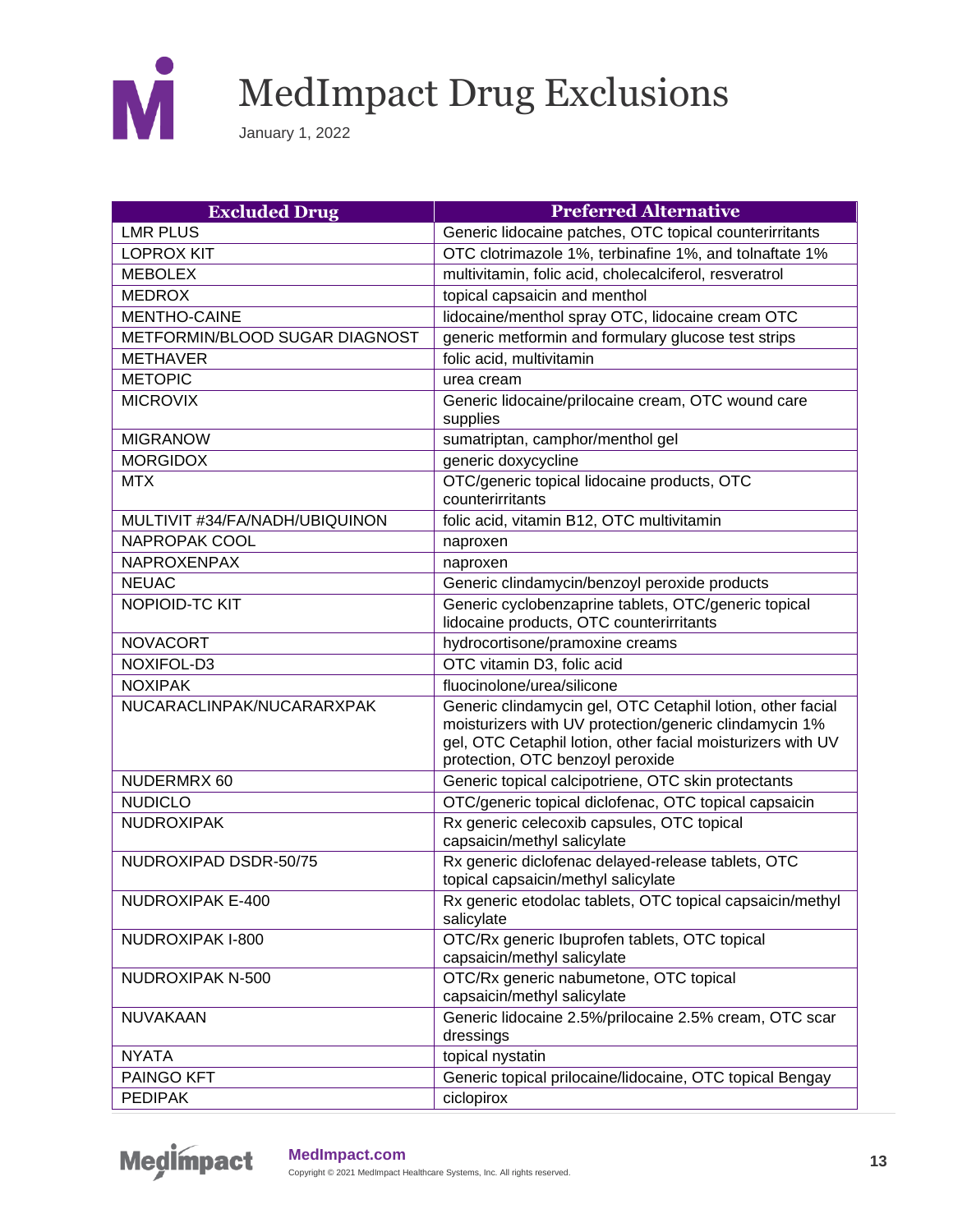

| <b>Excluded Drug</b>                                                         | <b>Preferred Alternative</b>                                                               |
|------------------------------------------------------------------------------|--------------------------------------------------------------------------------------------|
| <b>PEDIZOLPAK</b>                                                            | Generic ketoconazole cream, OTC miconazole                                                 |
| PHENOBARB/HYOSCY/ATROPINE/SCOP                                               | dicyclomine, hyoscyamine                                                                   |
| PRENATAL MULTIVITAMINS                                                       | Lower cost prenatal/pregnancy vitamins                                                     |
| (Azesco, Zalvit, Trinaz, Pregenna, Prenate                                   |                                                                                            |
| Mini, Prenate Elite, Prenate DHA, Prenate                                    |                                                                                            |
| Essential, Prenate Chewable, Primacare,<br>Prenate Restore, Prenate Enhance, |                                                                                            |
| Prenate Pixie, Prenate AM, OB Complete                                       |                                                                                            |
| One, Tristart DHA, Prenate Star, Neevodha,                                   |                                                                                            |
| Kosher Prenatal Plus Iron, Enbrace HR)                                       |                                                                                            |
| PRILO PATCH                                                                  | Generic lidocaine/prilocaine cream, generic and/or OTC                                     |
|                                                                              | lidocaine patches, OTC alcohol swabs                                                       |
| <b>PRIZOTRAL</b>                                                             | Generic lidocaine 2.5%/prilocaine 2.5% cream, OTC                                          |
|                                                                              | lidocaine cream                                                                            |
| <b>PRUCLAIR</b>                                                              | OTC hyaluronate products                                                                   |
| QUINOSONE                                                                    | Generic mometasone/other topical corticosteroids and                                       |
|                                                                              | ammonium lactate or OTC ammonium lactate                                                   |
| QUINIXIL                                                                     | Generic mometasone/other topical corticosteroids and<br>OTC skin protectant/barrier creams |
| <b>REVESTA</b>                                                               | OTC vitamin D3, folic acid                                                                 |
| <b>ROSADAN</b>                                                               | metronidazole cream                                                                        |
| <b>ROXIFOL-D</b>                                                             | OTC vitamin D3, folic acid                                                                 |
| <b>RYNODERM</b>                                                              | urea cream                                                                                 |
| <b>SALEX KIT</b>                                                             | OTC salicylic acid cream, OTC hydrating cleanser or lotion                                 |
| SILA III                                                                     | Generic triamcinolone 0.1% ointment (or other topical                                      |
|                                                                              | corticosteroids), OTC silicone scar prevention products,                                   |
|                                                                              | first aid/wound care dressings                                                             |
| <b>SILALITE PAK</b>                                                          | Generic triamcinolone 0.1% ointment and OTC scar gel                                       |
|                                                                              | sheets                                                                                     |
| <b>SMARTRX GABAKIT</b>                                                       | gabapentin, topical lidocaine/menthol                                                      |
| <b>SMARTRX GABA-V KIT</b>                                                    | gabapentin, topical lidocaine/menthol                                                      |
| <b>SOLARAVIX</b>                                                             | Generic diclofenac 3% gel, OTC silicone scar prevention                                    |
|                                                                              | products                                                                                   |
| <b>SOLUPAK</b>                                                               | topical lidocaine                                                                          |
| <b>STRATAMARK</b>                                                            | OTC silicone scar products                                                                 |
| <b>STRATATRIZ</b>                                                            | OTC silicone scar products                                                                 |
| SULFACETAMIDE/SULFUR/CLEANSR23                                               | sulfacetamide and sulfur lotion                                                            |
| <b>SUMANSETRON</b>                                                           | Sumatriptan, ondansetron                                                                   |
| <b>SUMAXIN CP</b>                                                            | Generic topical sulfacetamide/sulfur products                                              |
| <b>TASOPROL</b>                                                              | Generic topical corticosteroids                                                            |
| <b>TICALAST</b>                                                              | azelastine, fluticasone                                                                    |
| <b>TICANASE</b>                                                              | OTC budesonide, flunisolide, RX/OTC fluticasone,<br>mometasone, OTC triamcinolone, Qnasl   |